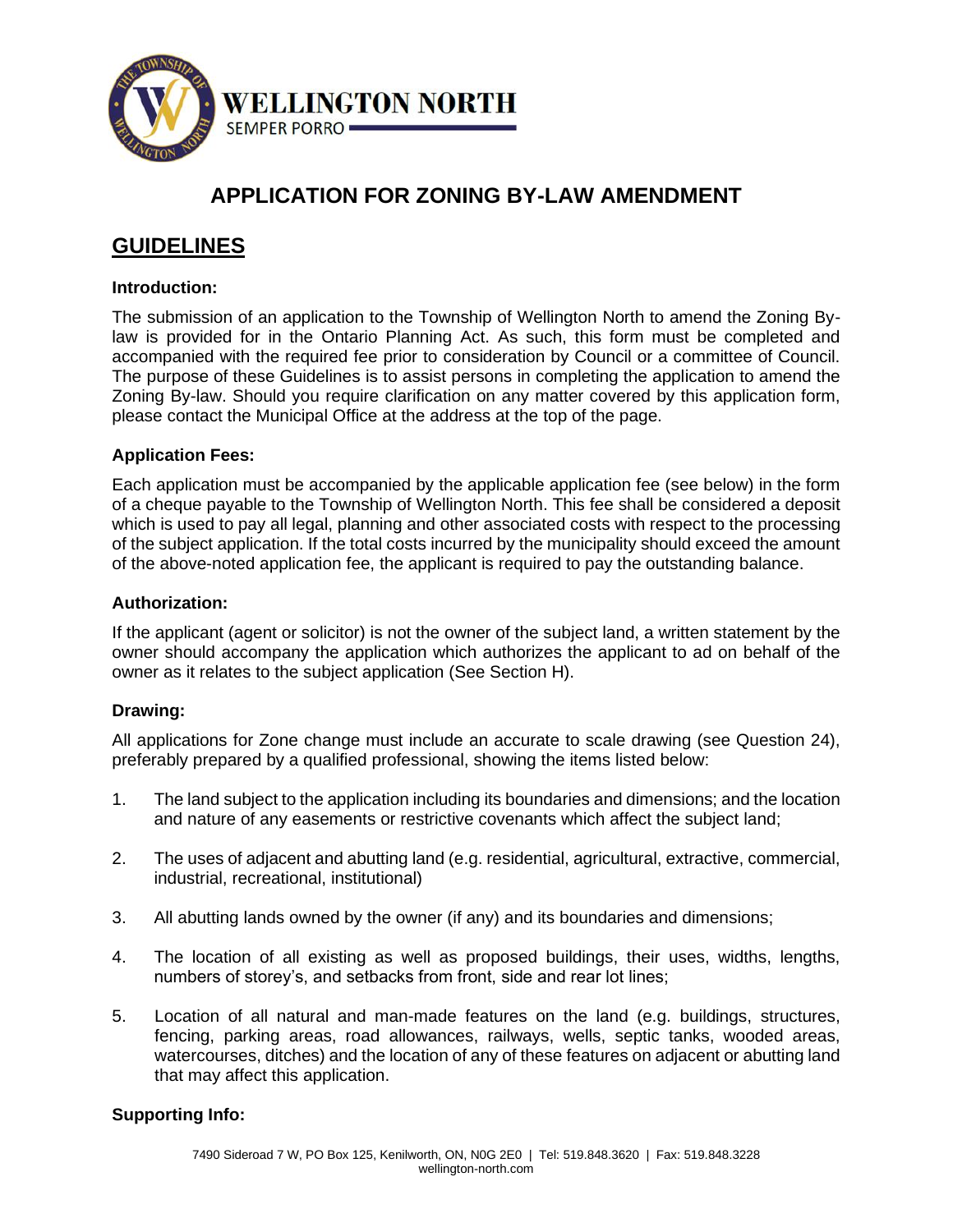Please bear in mind that additional information may be required by the municipality, County, local and provincial agencies in order to evaluate the proposed amendment. This information is often a requirement of the County Official Plan, Provincial policies and/or applicable regulations. The required information may include studies or reports to deal with such matters as the natural environment, land use compatibility, traffic, water supply, sewage disposal and storm water management.

In addition, the applicant may be required to submit a more detailed site plan, under site plan control, prepared by a qualified professional, showing the proposed development including all new buildings and structures, parking areas, landscaping and other site information as required by the municipality.

Ontario Regulation 545/06 for zoning by-law amendments outlines "prescribed" information which is identified by this symbol (\*) beside the question number.

## **Approval Process**:

Upon receipt of an application, the required fee and other information as may be required, Council will determine whether there is sufficient merit in processing the application further (i.e. the circulation of notice and the holding of at least one public meeting as required by the Ontario Planning Act). The applicant will be requested to attend the public meeting to present the proposal. The applicant will be provided notice of any decision made by Council concerning the application. Zoning amendments are approved by Council. Official Plan amendments are adopted by Council and then forwarded to the County of Wellington for approval, which involves circulation to various agencies for their comments. These agencies may require additional information to evaluate the proposal.

## **Further Information:**

Darren Jones, Chief Building Official **or** Karren Wallace, Clerk Township of Wellington North Township of Wellington North 7490 Sideroad 7 West, P.O. Box 125 7490 Sideroad 7 West, P.O. Box 125 Kenilworth, ON N0G 2E0 Kenilworth, ON N0G 2E0 diones@wellington-north.com <br>
Phone: 519.848.3620 Ext. 4462 Phone: 519.848.3620 Ext. 4227 Phone: 519.848.3620 Ext. 4462 Fax: 519.848.3228 Fax: 519.848.3228

**2021 Fees: \$9,000.00**

**Copies:** 3 copies of this application, including the drawing and other information as may be specified shall be required.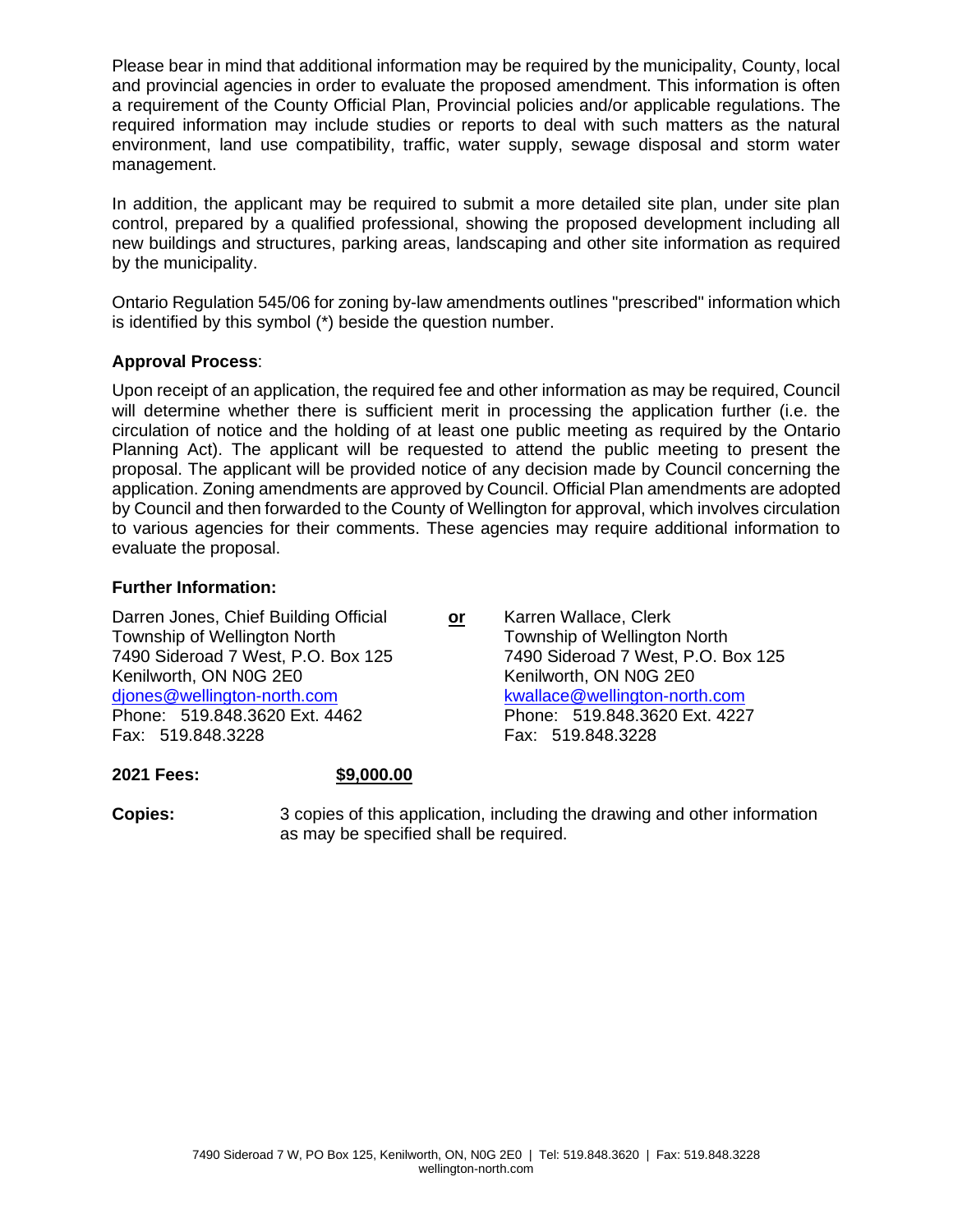### **CORPORATION OF THE TOWNSHIP OF WELLINGTON NORTH**

# **Application for Zoning By-law Amendment**

|    |    | A. THE AMENDMENT                                                                                                                                                                 |
|----|----|----------------------------------------------------------------------------------------------------------------------------------------------------------------------------------|
| 1. |    | <b>*TYPE OF AMENDMENT?</b> Site Specific $\Box$ Other $\_\_\_\_\_\_\_\_\_\_\_\_\_\_\_\_\_\_\_$                                                                                   |
| 2. |    | *WHAT IS THE PURPOSE OF AND REASONS FOR THE PROPOSED<br><b>AMENDMENT(S)?</b>                                                                                                     |
| 3. |    | <u> 1989 - Johann Harry Harry Harry Harry Harry Harry Harry Harry Harry Harry Harry Harry Harry Harry Harry Harry</u><br><b>B. GENERAL INFORMATION</b><br>*APPLICANT INFORMATION |
|    |    |                                                                                                                                                                                  |
|    | a. |                                                                                                                                                                                  |
|    |    |                                                                                                                                                                                  |
|    |    |                                                                                                                                                                                  |
|    | b. |                                                                                                                                                                                  |
|    |    |                                                                                                                                                                                  |
|    |    |                                                                                                                                                                                  |
|    |    |                                                                                                                                                                                  |
|    | C. | *Name, Address, Phone of all persons having any mortgage charge or<br>encumbrance on the property:                                                                               |
|    |    | i.                                                                                                                                                                               |
|    |    | ii.<br><u> 1989 - Johann John Stone, market fan de Amerikaanske kommunister fan de Amerikaanske kommunister fan de Frys</u>                                                      |
|    |    |                                                                                                                                                                                  |
|    | d. | *Send Correspondence To? Owner $\Box$ Agent $\Box$ Other $\Box$                                                                                                                  |
|    | е. | *When did the current owner acquire the subject land? __________________________                                                                                                 |
|    |    |                                                                                                                                                                                  |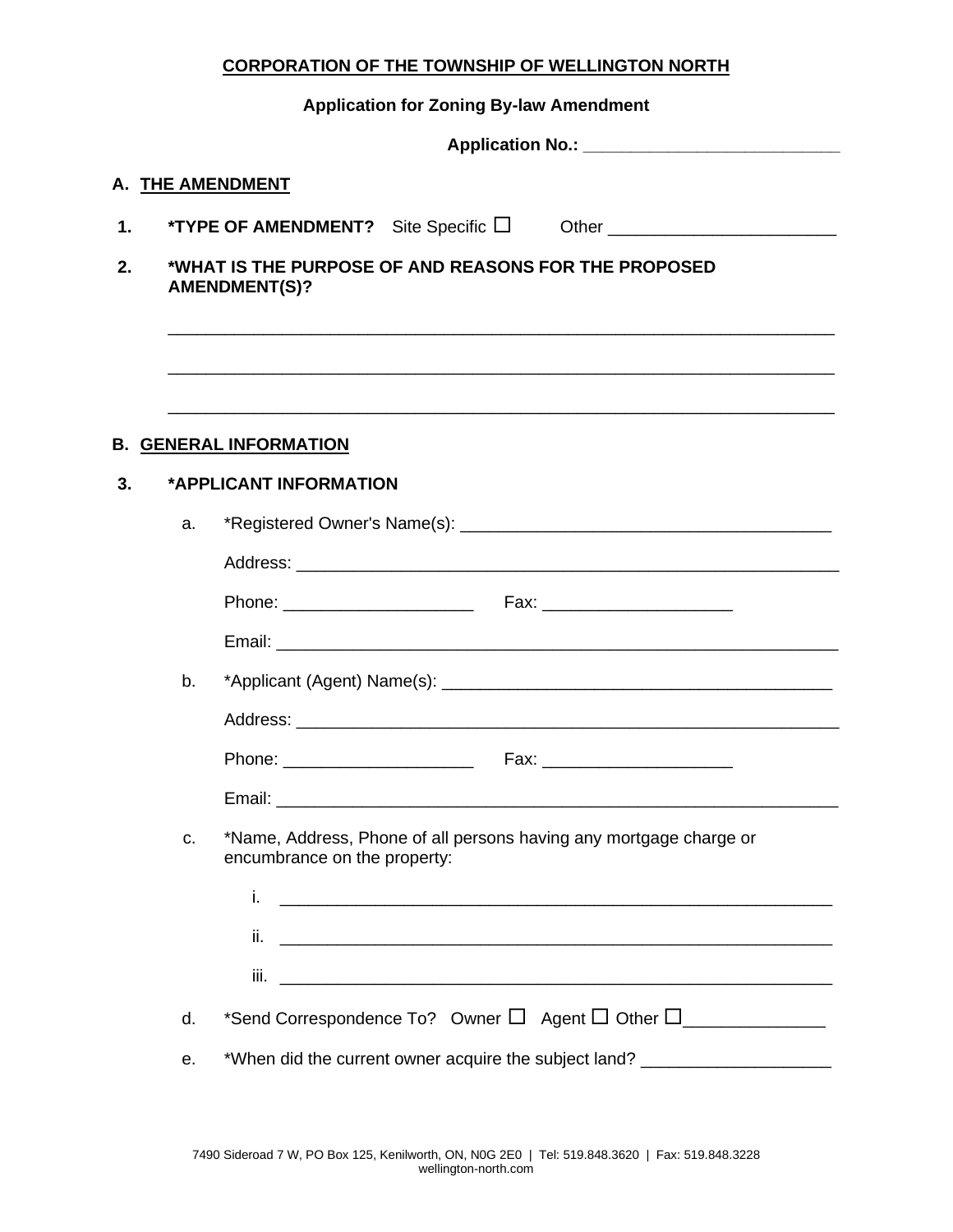#### **4. \*WHAT AREA DOES THE AMENDMENT COVER?**

*(This information should be illustrated on the required drawing under item G of this application.)*

|    | $\Box$ the "entire" property                                                                           |  | $\Box$ a "portion" of the property                                               |  |  |
|----|--------------------------------------------------------------------------------------------------------|--|----------------------------------------------------------------------------------|--|--|
| 5. | *PROVIDE A DESCRIPTION OF THE "ENTIRE" PROPERTY:                                                       |  |                                                                                  |  |  |
|    |                                                                                                        |  |                                                                                  |  |  |
|    |                                                                                                        |  | b. Concession: ___________ Lot: _________ Registered Plan No: __________________ |  |  |
|    |                                                                                                        |  | c. Area: ______ hectares Depth: _______ meters Frontage (Width): _______ meters  |  |  |
|    |                                                                                                        |  | Area: ______ acres Depth: _______ feet Frontage (Width): _______ feet            |  |  |
| 6. | *PROVIDE A DESCRIPTION OF THE AREA TO BE AMENDED IF ONLY A<br>"PORTION" OF THE PROPERTY:               |  |                                                                                  |  |  |
|    |                                                                                                        |  | a. Area: hectares Depth: ______ meters Frontage (Width): ______ meters           |  |  |
|    |                                                                                                        |  | Area: ______ acres Depth: _______ feet Frontage (Width): _______ feet            |  |  |
| 7. | *WHAT IS THE CURRENT COUNTY OF WELLINGTON OFFICIAL PLAN<br><b>DESIGNATION OF THE SUBJECT PROPERTY?</b> |  |                                                                                  |  |  |

- **8. HOW DOES THE PROPOSED ZONING AMENDMENT APPLICATION CONFORM WITH THE OFFICIAL PLAN?**
- **9. \*HOW IS THE PROPOSED ZONING AMENDMENT APPLICATION CONSISTENT WITH POLICY STATEMENTS ISSUED UNDER SUBSECTION 3 (1) of THE PLANNING ACT?**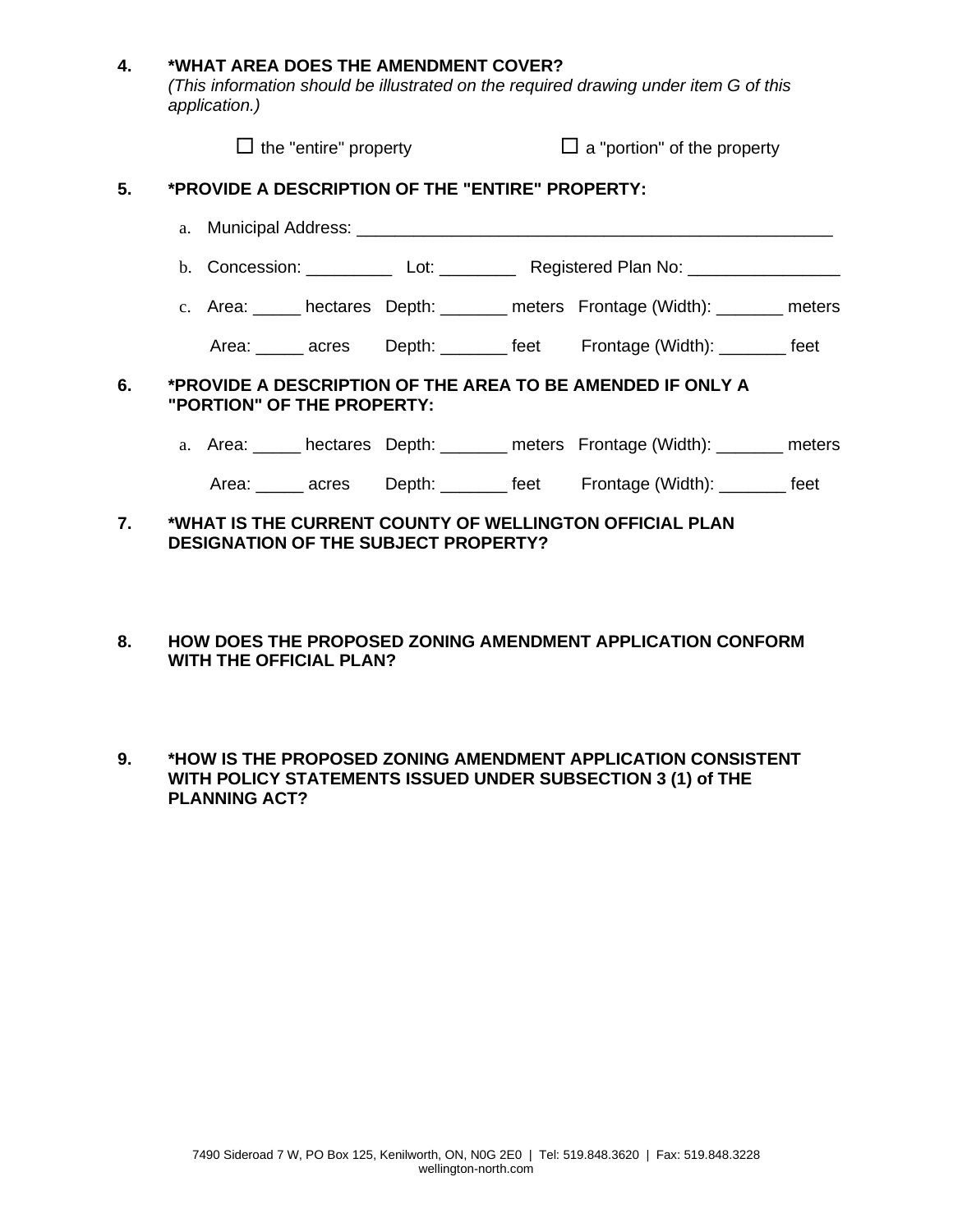- **10. \*IS THE SUBJECT LAND WITHIN AN AREA OF LAND DESIGNATED UNDER ANY PROVINCIAL PLANS? (I.E. GROWTH PLAN, GREENBELT PLAN, ETC.) IF YES, HOW DOES THE APPLICATION CONFORM OR DOES NOT CONFLICT WITH THE PROVINCIAL PLANS?**
- **11. \*WHAT IS THE CURRENT ZONING OF THE SUBJECT PROPERTY AND WHAT USES ARE PERMITTED?**

## **C. EXISTING AND PROPOSED LAND USES AND BUILDINGS**

- **12. \*WHAT IS THE "EXISTING" USE(S) OF THE SUBJECT LAND?**
- **13. \*HOW LONG HAS THE "EXISTING" USE(S) CONTINUED ON THE SUBJECT LAND?**
- **14. \*WHAT IS THE "PROPOSED" USE OF THE SUBJECT LAND?**

#### **15. \*PROVIDE THE FOLLOWING DETAILS FOR ALL BUILDINGS OR STRUCTURES ON THE SUBJECT LAND:**  *(Please use a separate page if necessary.)*

|                                               | <b>Existing</b> | <b>Proposed</b>                                                                                                                   |  |
|-----------------------------------------------|-----------------|-----------------------------------------------------------------------------------------------------------------------------------|--|
| a. Type of building(s) or structure(s)        |                 |                                                                                                                                   |  |
| b. Date of construction                       |                 |                                                                                                                                   |  |
| c. Building height                            |                 | _______ (m) ______ (ft) _______ (m) ______ (ft)                                                                                   |  |
| d. Number of storey's<br>(excluding basement) |                 |                                                                                                                                   |  |
| e. Total floor area                           |                 | $\frac{1}{1}$ (m <sup>2</sup> ) $\frac{1}{1}$ (ft <sup>2</sup> ) $\frac{1}{1}$ (m <sup>2</sup> ) $\frac{1}{1}$ (ft <sup>2</sup> ) |  |
| f. Ground floor area                          |                 |                                                                                                                                   |  |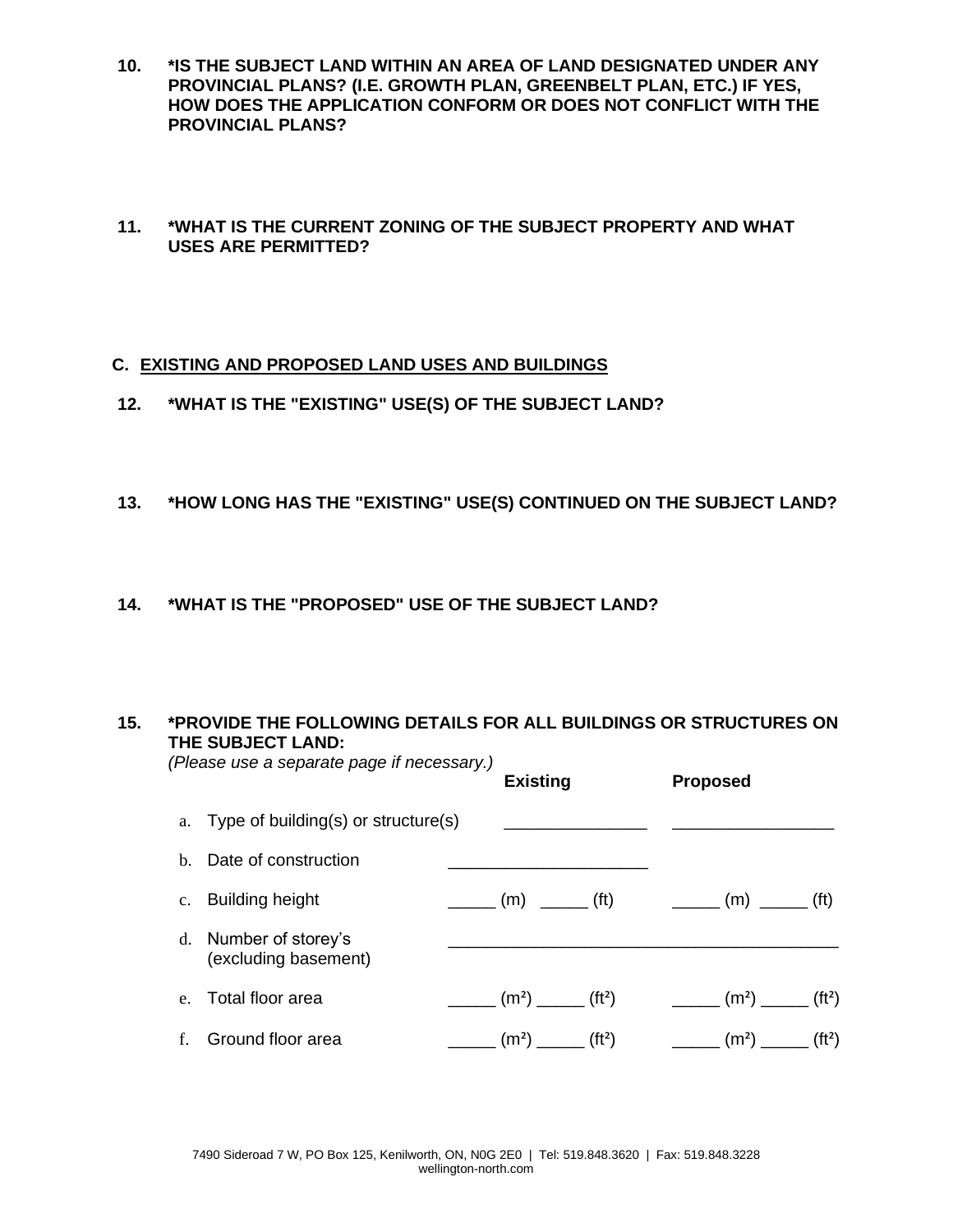g. Distance from building to the:

|     |             | i. Front lot line                                                           |                                      |                                                                                                 |                          | $\frac{1}{1}$ (m) $\frac{1}{1}$ (ft) $\frac{1}{1}$ (m) $\frac{1}{1}$ (ft)                       |  |
|-----|-------------|-----------------------------------------------------------------------------|--------------------------------------|-------------------------------------------------------------------------------------------------|--------------------------|-------------------------------------------------------------------------------------------------|--|
|     |             | ii. Side lot line                                                           |                                      | $\frac{1}{\sqrt{1-\frac{1}{2}}}\left( m\right)$ $\frac{1}{\sqrt{1-\frac{1}{2}}}\left( m\right)$ |                          | $\frac{1}{\sqrt{1-\frac{1}{2}}}\left( m\right)$ $\frac{1}{\sqrt{1-\frac{1}{2}}}\left( m\right)$ |  |
|     |             | iii. Side lot line                                                          |                                      | $\frac{1}{\sqrt{1-\frac{1}{2}}}\left( m\right)$ $\frac{1}{\sqrt{1-\frac{1}{2}}}\left( m\right)$ |                          | $\frac{1}{\sqrt{1-\frac{1}{2}}}\left( m\right)$ $\frac{1}{\sqrt{1-\frac{1}{2}}}\left( m\right)$ |  |
|     |             | iv. Rear lot line                                                           |                                      |                                                                                                 |                          | $\frac{1}{1}$ (m) $\frac{1}{1}$ (ft) $\frac{1}{1}$ (m) $\frac{1}{1}$ (ft)                       |  |
|     |             | h. Percent lot coverage                                                     |                                      | $\frac{(\%)}{(\%)}$                                                                             | $\frac{1}{\sqrt{2}}$ (%) |                                                                                                 |  |
|     |             | i. Number of parking spaces                                                 |                                      |                                                                                                 |                          |                                                                                                 |  |
|     |             | j. Number of loading spaces                                                 |                                      |                                                                                                 |                          |                                                                                                 |  |
|     |             | D. EXISTING AND PROPOSED SERVICES                                           |                                      |                                                                                                 |                          |                                                                                                 |  |
| 16. |             | *WHAT IS THE ACCESS TO THE SUBJECT PROPERTY?                                |                                      |                                                                                                 |                          |                                                                                                 |  |
|     | County Road | Provincial Highway $\Box$ Continually maintained municipal road $\Box$<br>ப | Seasonally maintained municipal road |                                                                                                 |                          | Right-of-way<br>Water access $\Box$                                                             |  |

#### **17. WHAT IS THE NAME OF THE ROAD OR STREET THAT PROVIDES ACCESS TO THE SUBJECT PROPERTY?**

#### **18. \*IF ACCESS IS BY WATER ONLY, PLEASE DESCRIBE THE PARKING AND DOCKING FACILITIES USED OR TO BE USED AND THE APPROXIMATE DISTANCE OF THESE FACILITIES FROM SUBJECT LAND TO THE NEAREST PUBLIC ROAD.**

*(This information should be illustrated on the required drawing under item G of this application.)*

# **19. \*INDICATE THE APPLICABLE WATER SUPPLY AND SEWAGE DISPOSAL**

|                    | Sewers | Municipal Communal Private Municipal Communal<br>Sewers | Septic | Water            | Well | Private<br>Well |
|--------------------|--------|---------------------------------------------------------|--------|------------------|------|-----------------|
| a. Existing $\Box$ |        |                                                         |        | and the property |      |                 |
| b. Proposed $\Box$ |        |                                                         |        |                  |      |                 |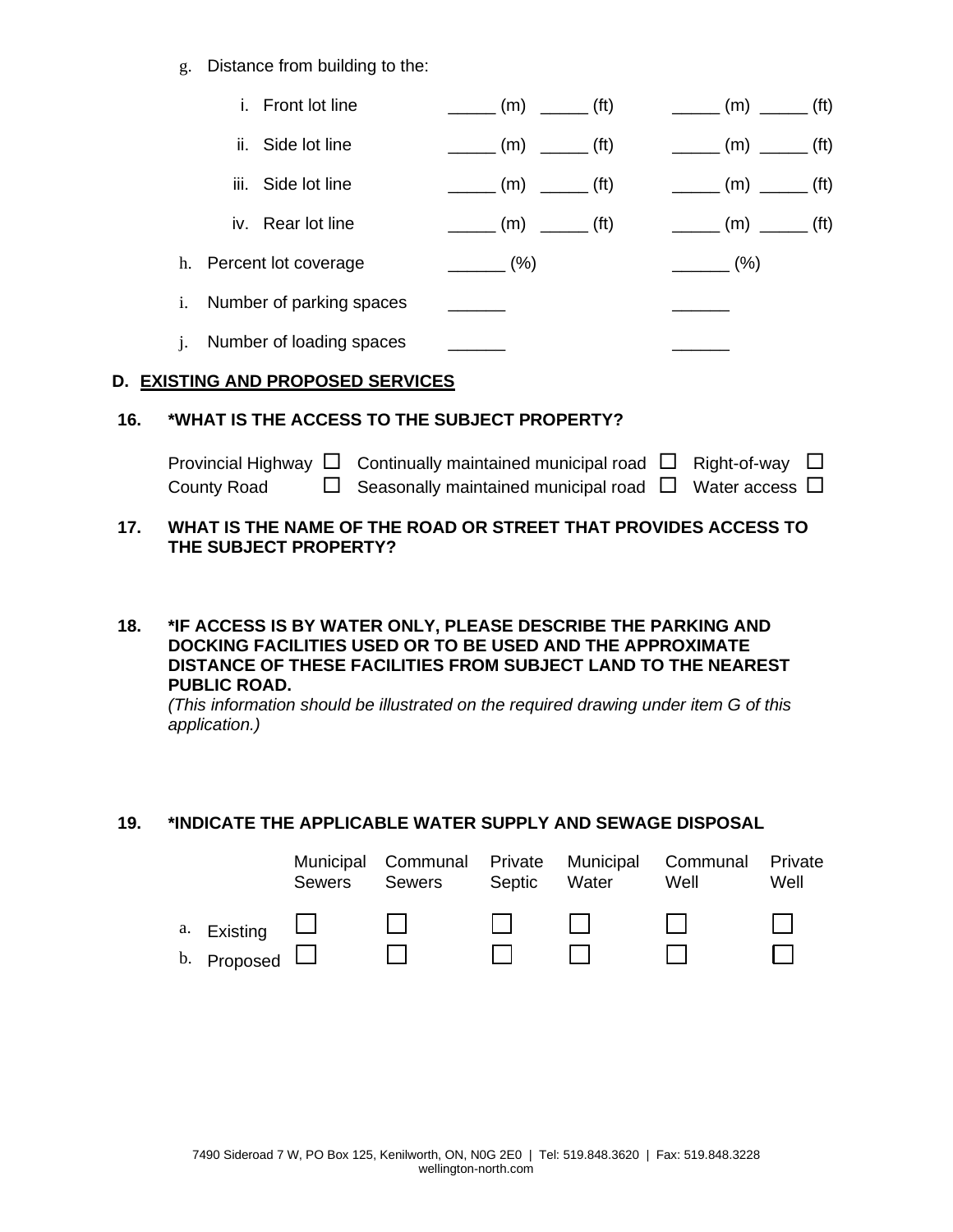#### **20. \*HOW IS THE STORM DRAINAGE PROVIDED?**

|                          | a. Storm Sewers                                                                                                                 | <b>Ditches</b>                  | Swales |                                      | Other (explain below)                                                                                                              |  |
|--------------------------|---------------------------------------------------------------------------------------------------------------------------------|---------------------------------|--------|--------------------------------------|------------------------------------------------------------------------------------------------------------------------------------|--|
|                          | E. OTHER RELATED PLANNING APPLICATIONS                                                                                          |                                 |        |                                      |                                                                                                                                    |  |
| 21.                      | <b>SUBJECT LAND?</b>                                                                                                            |                                 |        |                                      | *HAS THE CURRENT OWNER (OR ANY PREVIOUS OWNER) MADE APPLICATION<br>FOR ANY OF THE FOLLOWING, EITHER ON OR WITHIN 120 METRES OF THE |  |
| a.<br>$\mathbf{c}$<br>e. | Official Plan Amendment<br>b. Zoning By-law Amendment<br><b>Minor Variance</b><br>d. Plan of Subdivision<br>Consent (Severance) | Yes<br>Yes<br>Yes<br>Yes<br>Yes |        | No.<br>No.<br><b>No</b><br>No.<br>No |                                                                                                                                    |  |

f. Site Plan Control  $Yes \quad \Box \quad \text{No} \quad \Box$ 

## **22. \*IF THE ANSWER TO QUESTION 21 IS YES, PLEASE PROVIDE THE FOLLOWING INFORMATION:**

| f. Effect on the Current Application for Amendment: |
|-----------------------------------------------------|

## **F. OTHER SUPPORTING INFORMATION**

# **23. PLEASE LIST THE TITLES OF ANY SUPPORITNG DOCUMENTS:** *(E.G. Environmental Impacts Study, Hydrogeological Report, Traffic Study, Market Area Study, Aggregate License Report, Stormwater Management Report, etc.)*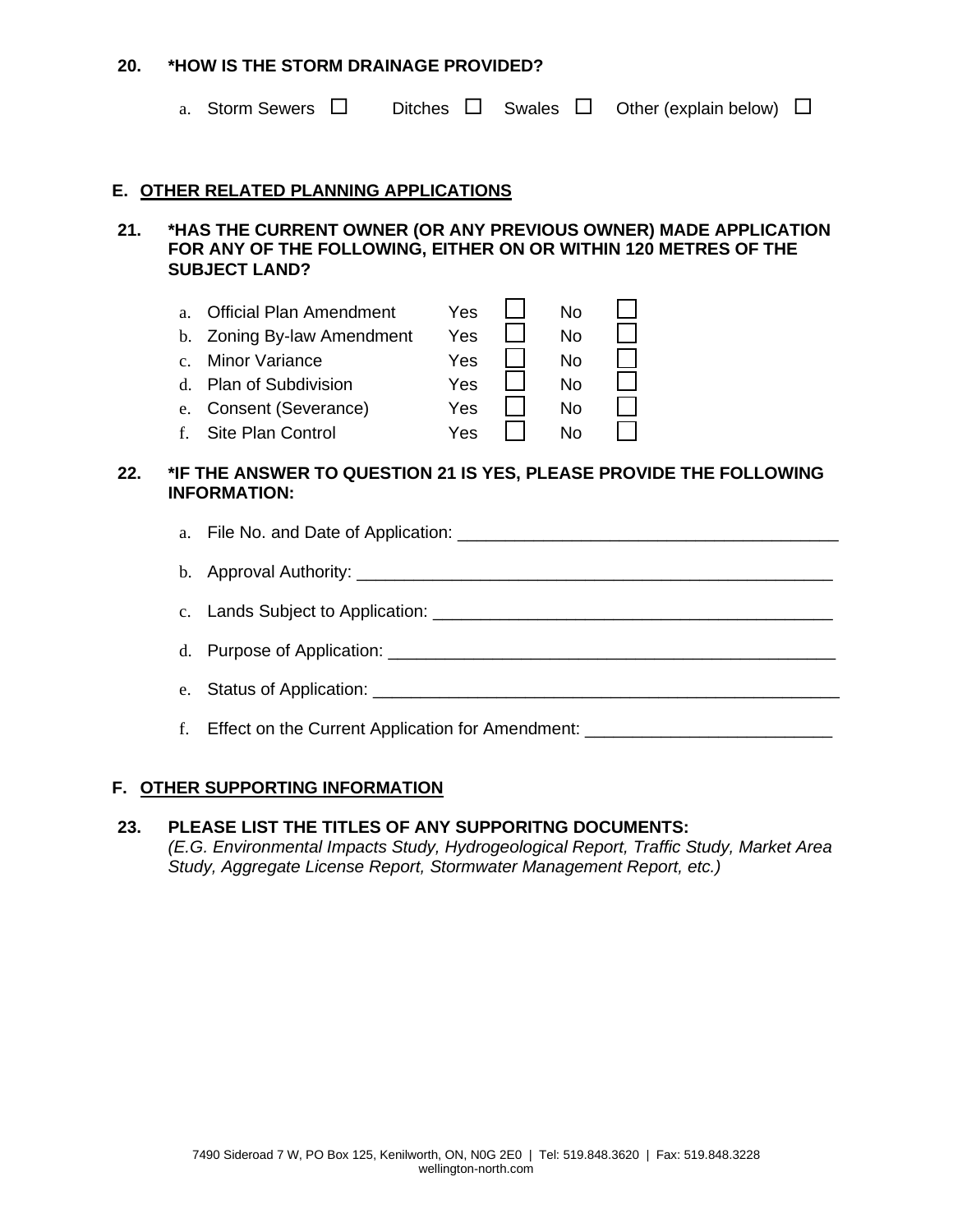#### **G. APPLICATION DRAWING**

#### **24. \*PLEASE PROVIDE AN ACCURATE DRAWING OF THE PROPOSAL, PREFERABLY PREPARED BY A QUALIFIED PROFESSIONAL. IN SOME CASES IT MAY BE MORE APPROPRIATE TO SUBMIT ADDITONAL DRAWINGS AT VARYING SCALES TO BETTER ILLUSTRATE THE PROPOSAL. THE DRAWING MUST INCLUDE THE FOLLOWING:**

- a. Owners' / applicant's name;
- b. Legal description of property;
- c. Boundaries and dimensions of the subject property and its current land use;
- d. Dimensions of area of amendment (if not , the entire property);
- e. The size and use of all abutting land;
- f. All existing and proposed parking and loading areas, driveways and lanes;
- g. The nature of any easements or restrictive covenants on the property;
- h. The location of any municipal drains or award drains;
- i. Woodlots, forested areas, ANSI's, ESA's, wetlands, floodplain, and all natural watercourses (rivers, stream banks, etc);
- j. The dimensions of all existing and proposed buildings and structures on the subject land and their distance to all lot lines;
- k. The name, location and width of each abutting public or private road, unopened road allowance or right of way;
- l. If access to the subject land is by water only, provide the location of the parking and docking facilities to be used;
- m. Other features both on site or nearby that in the opinion of the applicant will have an effect on the application (such as bridges, railways, airports, wells, septic systems, springs, slopes, gravel pits); and
- n. The drawing should also include the scale, north arrow and date when the drawing was prepared.